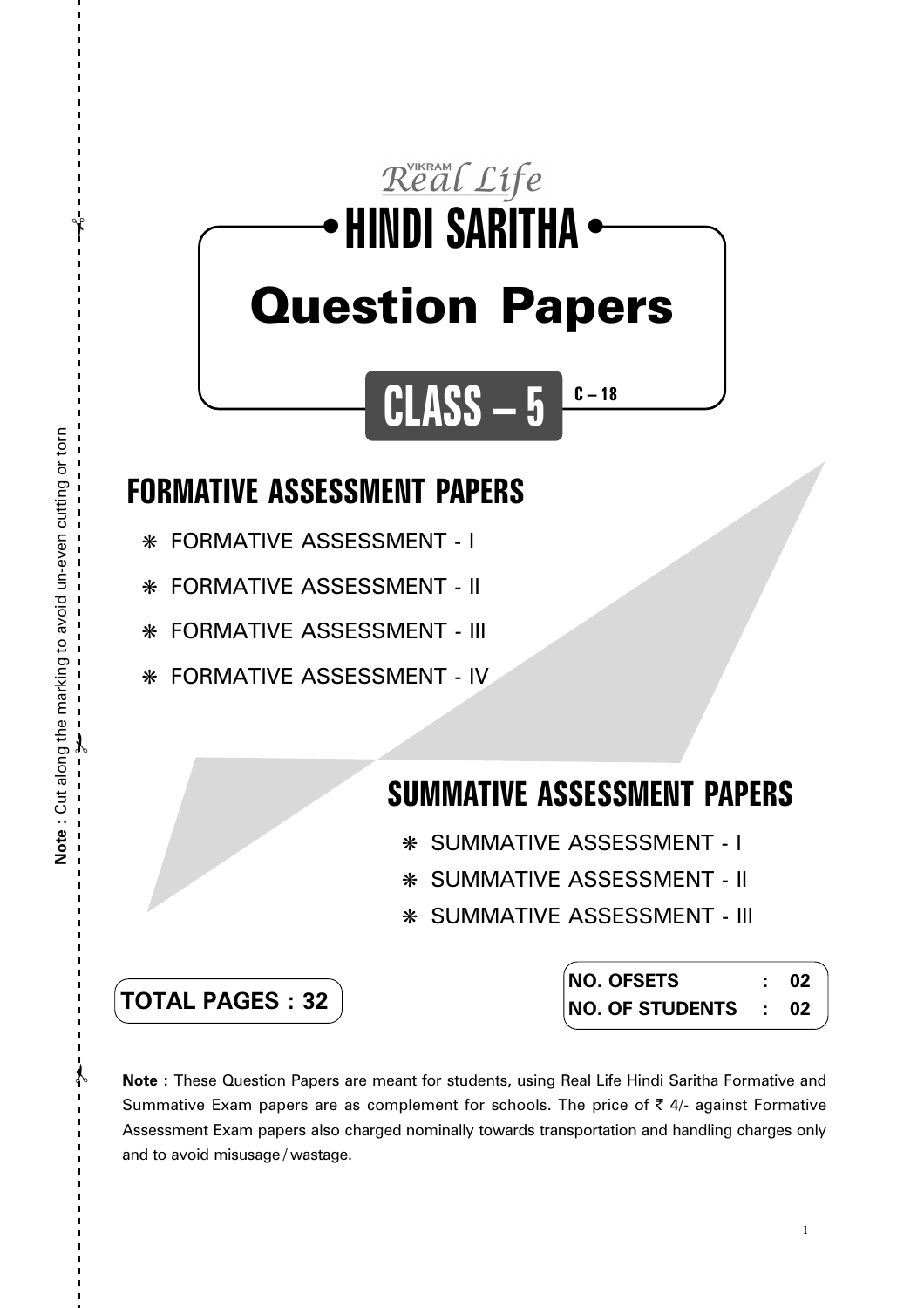| <b>LESSON PLAN</b><br><b>CLASS: 5</b> |                    |                                |  |  |
|---------------------------------------|--------------------|--------------------------------|--|--|
|                                       |                    | <b>Real Life Hindi Saritha</b> |  |  |
|                                       | <b>Months</b>      | <b>Lessons</b>                 |  |  |
| $FA - I$                              | $June - July$      | पाठ: 1 से 2 तक                 |  |  |
| $FA - II$                             | August             | पाठ : 3 से 4 तक                |  |  |
| $SA - I$                              | September          | पाठ : 1 से 4 तक                |  |  |
| $FA - III$                            | October – November | पाठ : 5 से 7 तक                |  |  |
| $SA - II$                             | December           | पाठ : 1 से 8 तक                |  |  |
| $FA - IV$                             | January - February | पाठ: 9 से 11 तक                |  |  |
|                                       | March              | Revision                       |  |  |
| $SA - III$                            | April              | पाठ: 1 से 12 तक                |  |  |
|                                       |                    |                                |  |  |
|                                       |                    |                                |  |  |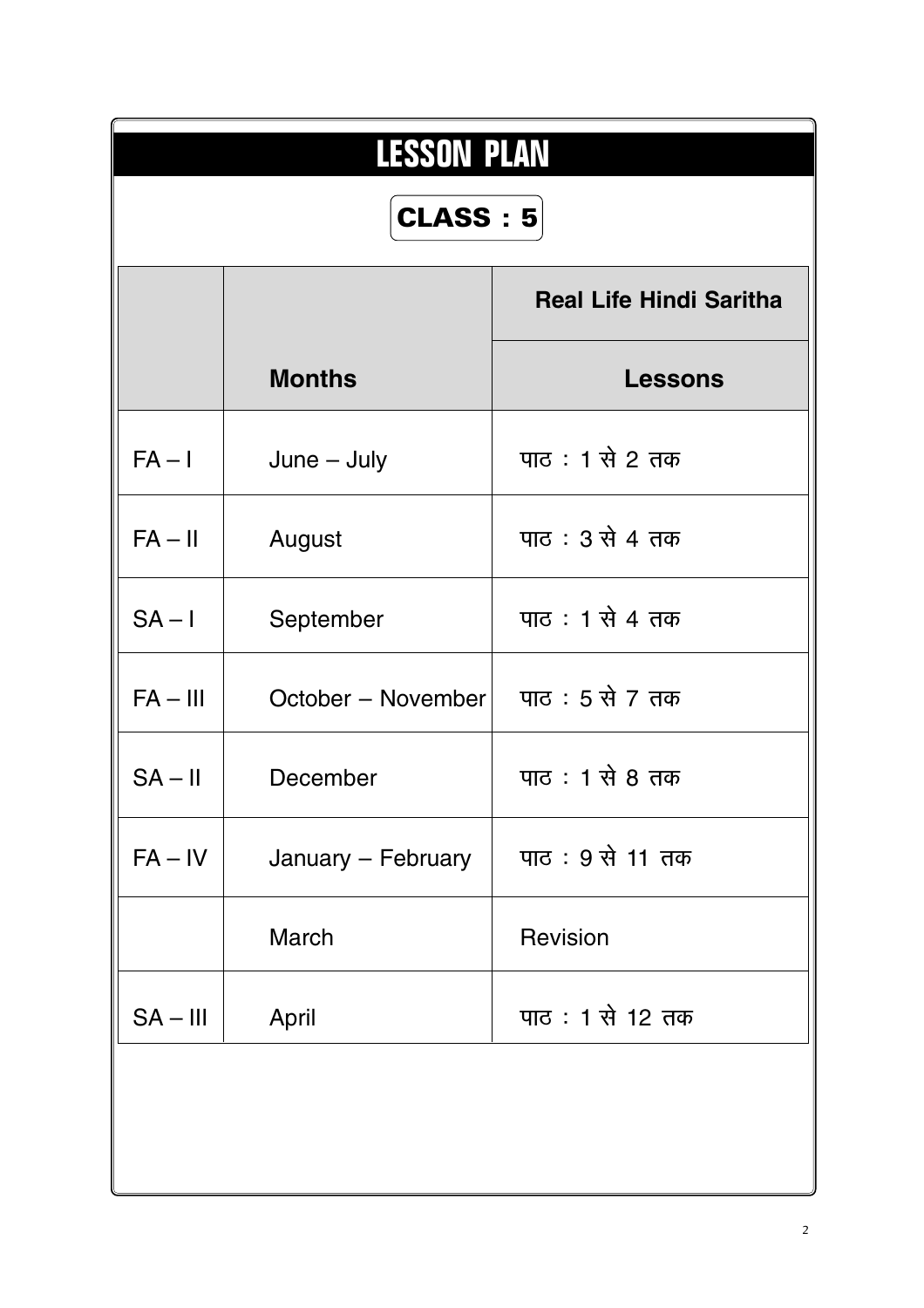|                                | $C - 18$                                                                 | <b>FORMATIVE ASSESSMENT-I</b> |
|--------------------------------|--------------------------------------------------------------------------|-------------------------------|
|                                | Hindi Saritha                                                            | <b>MARKS</b><br>25            |
|                                | Class: 5                                                                 | <b>Time: 1 Hour</b>           |
|                                | <b>Syllabus</b><br>पाठ: (1 से 2 तक)<br><b>Real Life</b><br>Text Book - 5 | <b>School Stamp</b>           |
|                                | I. निम्न लिखित प्रश्नों के उत्तर दीजिए I                                 | $(5 \times 2 = 10)$           |
|                                | 1. शिशु भगवान से क्या सुनने को कहते हैं ?                                |                               |
| ज.                             |                                                                          |                               |
|                                | 2. शिशु क्या - क्या क्षमा करने को कहते हैं ?                             |                               |
| ज.                             |                                                                          |                               |
|                                | 3. तीसरे छात्र ने क्या बताया ?                                           |                               |
| ज.                             |                                                                          |                               |
|                                | 4. गोपालकृष्ण गोखले का किसमें योगदान रहा ?                               |                               |
| ज.                             |                                                                          |                               |
|                                | 5. गाँधीजी किनको अपने गुरू मानते थे ?                                    |                               |
| ज.                             | <u> 1989 - Johann Barbara, martin amerikan basal da</u>                  |                               |
|                                | II. निम्न लिखित शब्दों के अर्थ अंग्रेजी में लिखिए I                      | $(5 \times 1 = 5)$            |
|                                |                                                                          |                               |
|                                |                                                                          |                               |
| V RL Text Book - <b>FA - I</b> | (1)                                                                      | Hindi Saritha                 |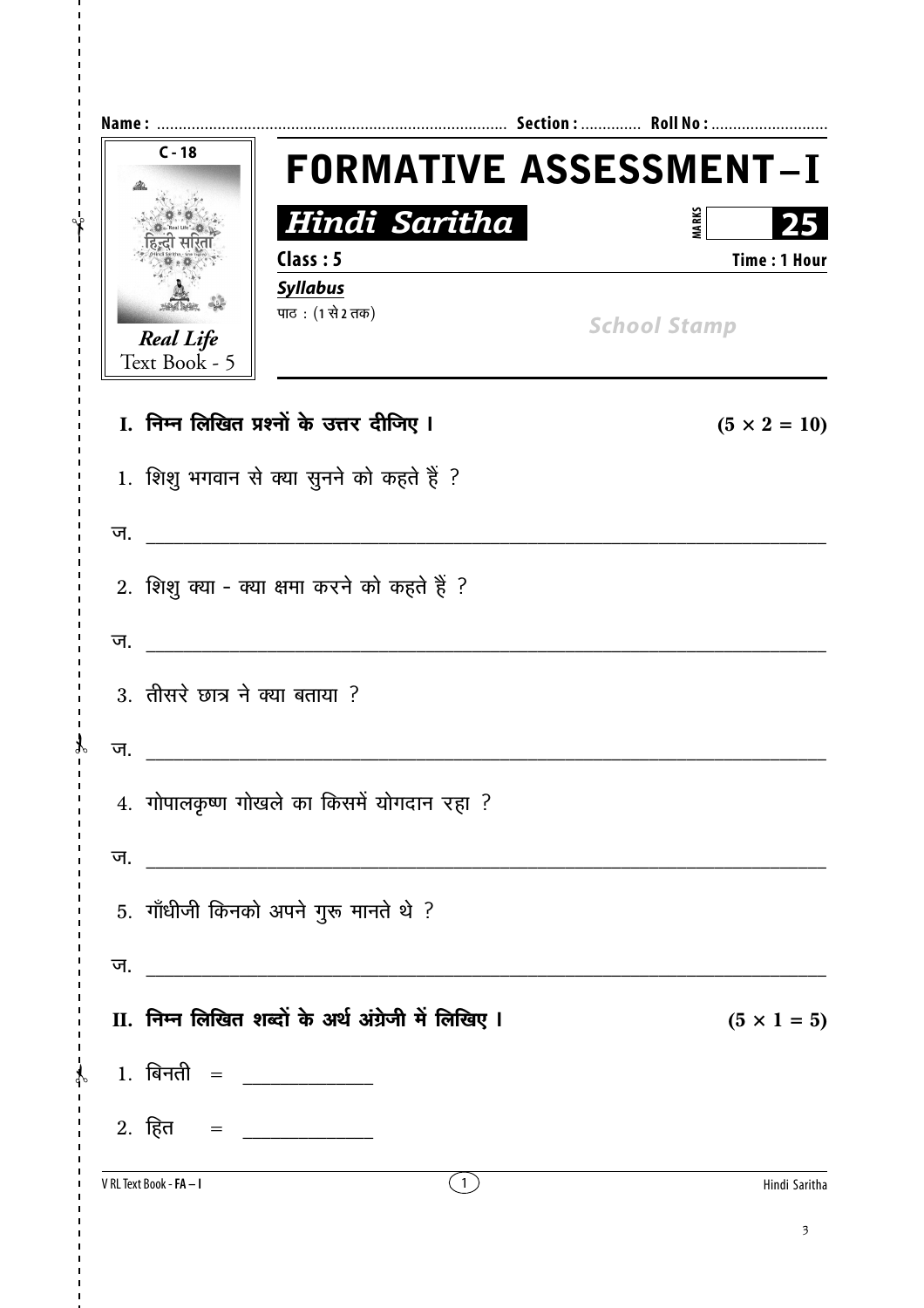| 3. कक्षा = ____________                       |                               |                    |
|-----------------------------------------------|-------------------------------|--------------------|
|                                               |                               |                    |
|                                               |                               |                    |
| III. निम्न लिखित शब्दों के लिंग बदलकर लिखिए I |                               | $(5 \times 1 = 5)$ |
| $1.$ छात्र   -   ____________                 |                               |                    |
|                                               |                               |                    |
| 3. पिताजी - <u>______________</u>             |                               |                    |
| 4. बेटी - _________                           |                               |                    |
| 5. लड़की - <u>____________</u>                |                               |                    |
| IV. निम्न लिखित वाक्यों को जोड़कर लिखिए ।     |                               | $(5 \times 1 = 5)$ |
| 1. शिशु नादान                                 | A) हित चिंतक ।                |                    |
| 2. मैं उनमें से आधा                           | B) के नाम से प्रसिद्ध हो गए । |                    |
| 3. बन पड़ोसी के                               | C) हमें संभालना ।             |                    |
| 4. वही छात्र गोपालकृष्ण गोखले                 | D) बनें भक्त हम ।             |                    |
| 5. माता-पिता के                               | E) गरीबों में बाँट दूँगा ।    |                    |
| 1. $\overline{\phantom{a}}$                   |                               |                    |
|                                               |                               |                    |
|                                               | $\overline{\mathbf{3}}$ .     |                    |
| 4. $\qquad \qquad$                            |                               |                    |
|                                               |                               |                    |
|                                               |                               |                    |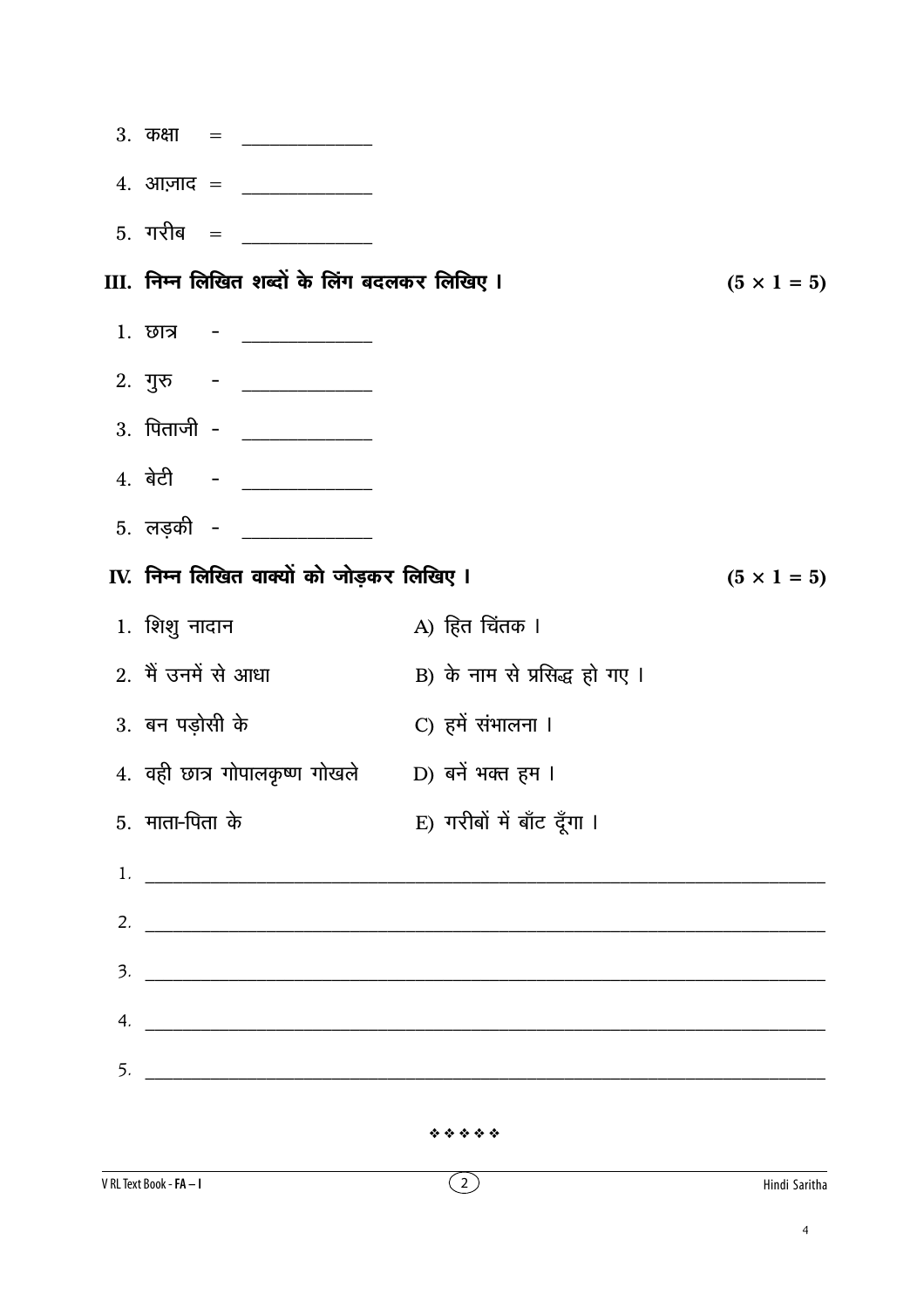| $C - 18$                          | <b>FORMATIVE ASSESSMENT-II</b>                                                                                        |                                           |
|-----------------------------------|-----------------------------------------------------------------------------------------------------------------------|-------------------------------------------|
|                                   | Hindi Saritha<br>Class: 5                                                                                             | <b>MARKS</b><br>25<br><b>Time: 1 Hour</b> |
| <b>Real Life</b><br>Text Book - 5 | <b>Syllabus</b><br>पाठ: (3 से 4 तक)                                                                                   | <b>School Stamp</b>                       |
|                                   | I. निम्न लिखित प्रश्नों के उत्तर दीजिए I                                                                              | $(5 \times 2 = 10)$                       |
|                                   | 1. एक दिन किसकी बारी आई ?                                                                                             |                                           |
| ज.                                |                                                                                                                       |                                           |
| 2. सभी जानवर कहाँ गए ?            |                                                                                                                       |                                           |
| ज.                                |                                                                                                                       |                                           |
|                                   | 3. चारों मित्र गाँव से क्या कमाने की इच्छा से निकल पड़े ?                                                             |                                           |
| ज.                                |                                                                                                                       |                                           |
|                                   | 4. जंगल में उन चारों ने क्या देखा ?                                                                                   |                                           |
| ज.                                |                                                                                                                       |                                           |
| 5. सिंह रोज क्या करता था ?        |                                                                                                                       |                                           |
| ज.                                | <u> 1989 - Johann Barn, mars ann an t-Amhain an t-Amhain an t-Amhain an t-Amhain an t-Amhain an t-Amhain an t-Amh</u> |                                           |
|                                   | II. निम्न लिखित शब्दों के अर्थ अंग्रेजी में लिखिए I                                                                   | $(5 \times 1 = 5)$                        |
|                                   |                                                                                                                       |                                           |
|                                   | 2. बुहिमाल = _____________                                                                                            |                                           |
| V RL Text Book - <b>FA - II</b>   | $\binom{1}{ }$                                                                                                        | Hindi Saritha                             |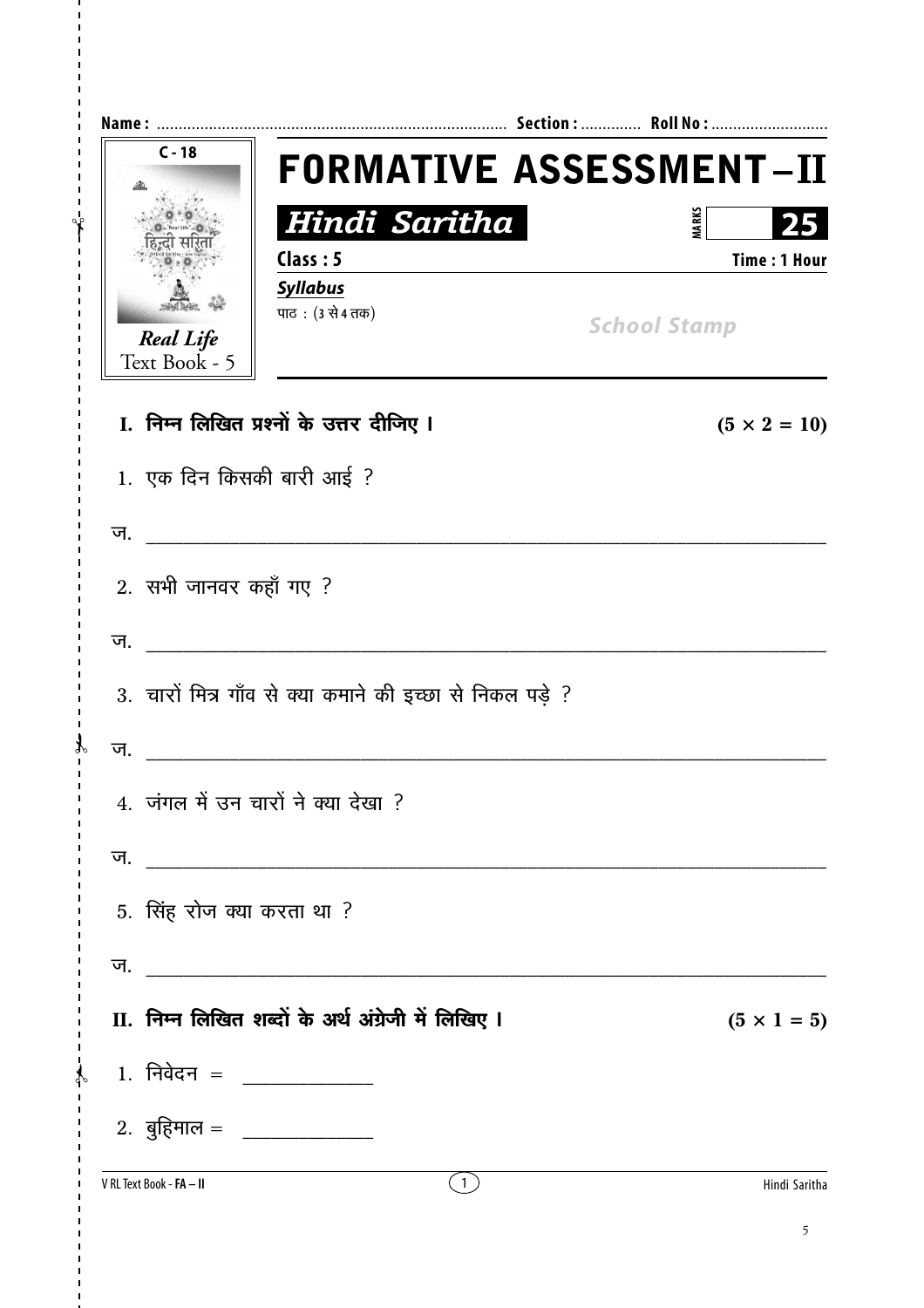|    | V RL Text Book - FA - II |                                                 | $\left( 2\right)$                                                                                                                                                                                                                                                                                                      | Hindi Saritha      |
|----|--------------------------|-------------------------------------------------|------------------------------------------------------------------------------------------------------------------------------------------------------------------------------------------------------------------------------------------------------------------------------------------------------------------------|--------------------|
|    |                          |                                                 | *****                                                                                                                                                                                                                                                                                                                  |                    |
| 5. |                          |                                                 |                                                                                                                                                                                                                                                                                                                        |                    |
| 4. |                          |                                                 |                                                                                                                                                                                                                                                                                                                        |                    |
| 3. |                          |                                                 |                                                                                                                                                                                                                                                                                                                        |                    |
| 2. |                          |                                                 | <u> 2000 - Jan James James James James James James James James James James James James James James James James J</u>                                                                                                                                                                                                   |                    |
|    |                          |                                                 | $1.$ $\frac{1}{2}$ $\frac{1}{2}$ $\frac{1}{2}$ $\frac{1}{2}$ $\frac{1}{2}$ $\frac{1}{2}$ $\frac{1}{2}$ $\frac{1}{2}$ $\frac{1}{2}$ $\frac{1}{2}$ $\frac{1}{2}$ $\frac{1}{2}$ $\frac{1}{2}$ $\frac{1}{2}$ $\frac{1}{2}$ $\frac{1}{2}$ $\frac{1}{2}$ $\frac{1}{2}$ $\frac{1}{2}$ $\frac{1}{2}$ $\frac{1}{2}$ $\frac{1}{$ |                    |
|    | 5. खरगोश सिंह को         |                                                 | E) उन तीनों को मार डाला ।                                                                                                                                                                                                                                                                                              |                    |
|    |                          | 4. जीवित होते ही शेर ने                         | D) एक कुएं के पास ले गया ।                                                                                                                                                                                                                                                                                             |                    |
|    | 3. महाराज हम आपसे        |                                                 | C) एक जंगल में पहूँच गए ।                                                                                                                                                                                                                                                                                              |                    |
|    | 2. सिंह के डर से         |                                                 | B) एक निवेदन करने आए हैं।                                                                                                                                                                                                                                                                                              |                    |
|    | 1. चलते-चलते वे चारों    |                                                 | A) सभी जानवरों ने एक सभा की ।                                                                                                                                                                                                                                                                                          |                    |
|    |                          | IV. निम्न लिखित वाक्यों को जोड़कर लिखिए ।       |                                                                                                                                                                                                                                                                                                                        | $(5 \times 1 = 5)$ |
|    |                          | <u>5. सलफ – पाया पाया प</u>                     |                                                                                                                                                                                                                                                                                                                        |                    |
|    |                          | 4. प्रानची – ______________                     |                                                                                                                                                                                                                                                                                                                        |                    |
|    |                          | 3. मानाक – ______________                       |                                                                                                                                                                                                                                                                                                                        |                    |
|    |                          | 2. खनापर – ____________                         |                                                                                                                                                                                                                                                                                                                        |                    |
|    |                          | $1.$ दननिवे – _____________                     |                                                                                                                                                                                                                                                                                                                        |                    |
|    |                          | III. निम्न लिखित शब्दों को सही क्रम में लिखिए I |                                                                                                                                                                                                                                                                                                                        | $(5 \times 1 = 5)$ |
|    |                          | 5. फैसला = ___________                          |                                                                                                                                                                                                                                                                                                                        |                    |
|    |                          |                                                 |                                                                                                                                                                                                                                                                                                                        |                    |
|    |                          | 3. पेड़ = ___________                           |                                                                                                                                                                                                                                                                                                                        |                    |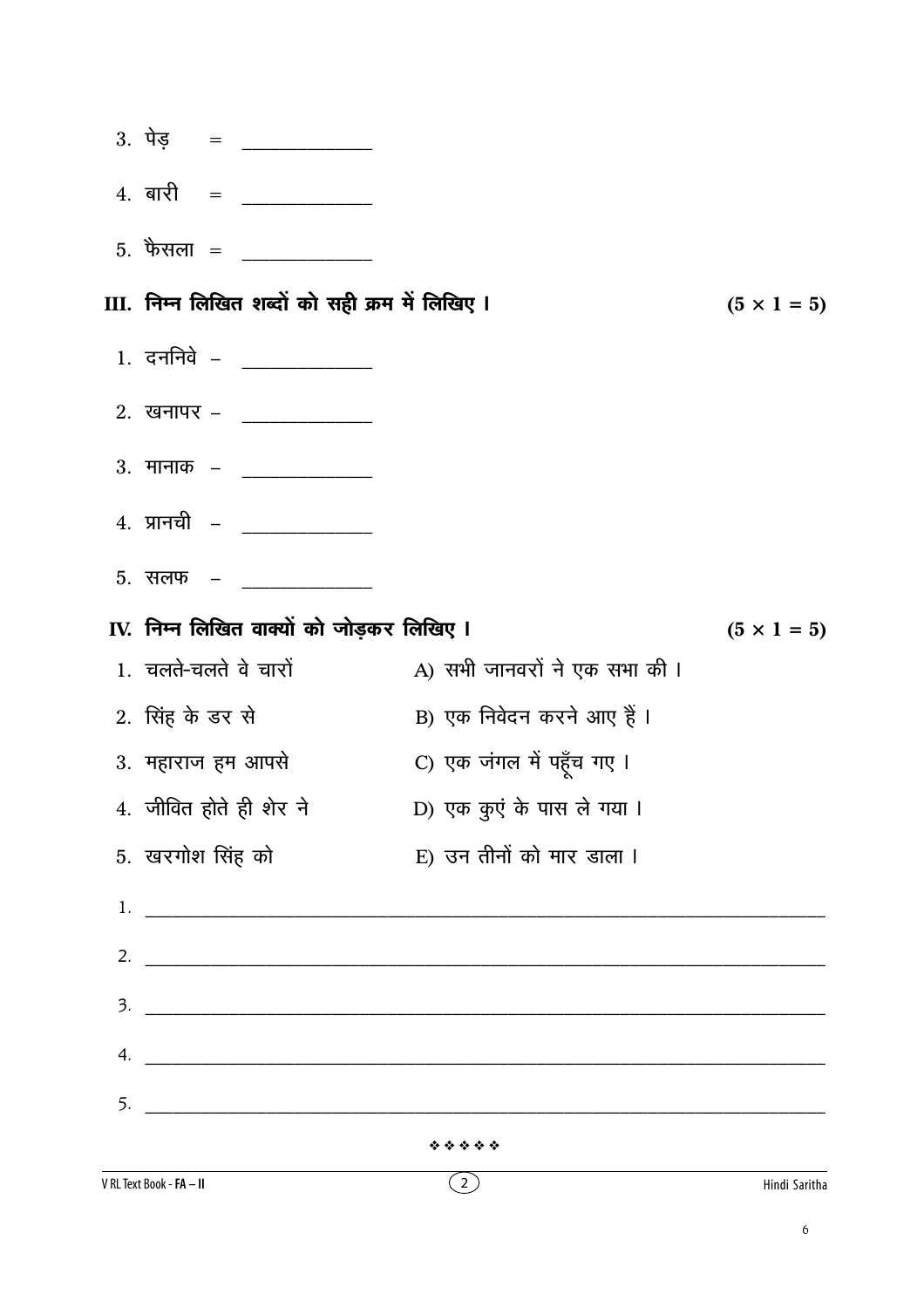| $C - 18$                          | <b>FORMATIVE ASSESSMENT-III</b>               |                                     |
|-----------------------------------|-----------------------------------------------|-------------------------------------|
|                                   | Hindi Saritha<br>Class: 5                     | <b>MARKS</b><br><b>Time: 1 Hour</b> |
| <b>Real Life</b><br>Text Book - 5 | <b>Syllabus</b><br>पाठ: (5 से 7 तक)           | <b>School Stamp</b>                 |
|                                   | I. निम्न लिखित प्रश्नों के उत्तर दीजिए I      | $(5 \times 2 = 10)$                 |
|                                   | 1. नदी किसकी धुन में मस्त चली ?               |                                     |
| ज.                                |                                               |                                     |
| 2. गाँव में कौन रहत था ?          |                                               |                                     |
| ज.                                |                                               |                                     |
| 3. गधे को क्या सुनाई दी ?         |                                               |                                     |
| ज.                                |                                               |                                     |
|                                   | 4. साधु को गरीब आदमी पर क्या आई ?             |                                     |
| ज.                                | <u> 1980 - Andrea Andrew Maria (h. 1980).</u> |                                     |
|                                   | 5. एक दिन गरीब को कौन मिला ?                  |                                     |
| ज.                                |                                               |                                     |
|                                   | II. निम्न लिखित शब्दों के वचन बदलिए I         | $(5 \times 1 = 5)$                  |
| , 1. डंडे – __________            |                                               |                                     |
| 2. लड़का – <u>___________</u>     |                                               |                                     |
| V RL Text Book - FA - III         | (1)                                           | Hindi Saritha                       |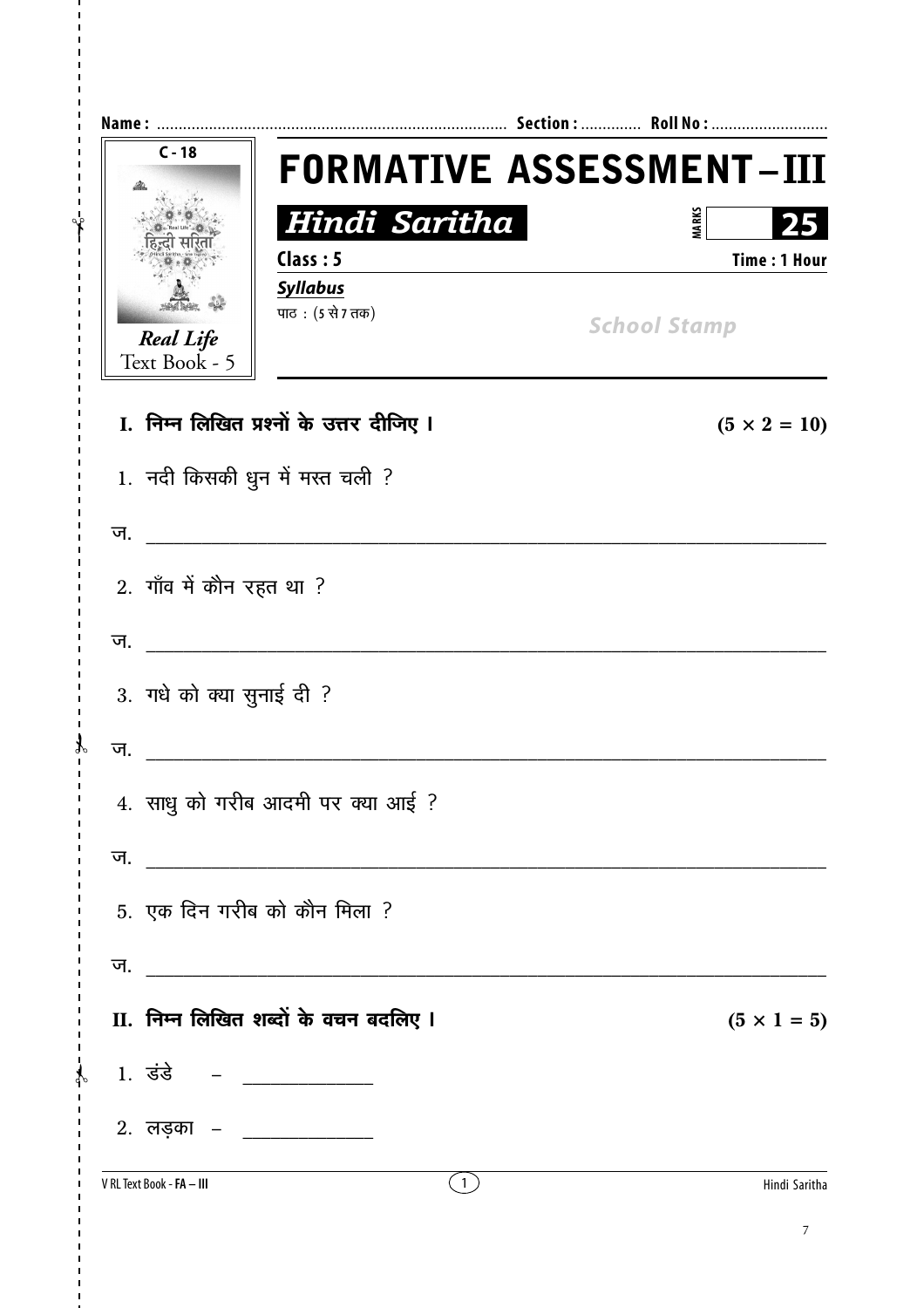$3.$  घडा  $4.$  बिल्ली  $-$ 5. गधा III. निम्न लिखित शब्दों को जोड़कर लिखिए ।  $(5 \times 1 = 5)$ 1. मनोहर ( ) A) एक साधू मिला । 2. गधा धोबी के लिए ( ) B) दृत गमनी 3. एक दिन उसे ( ) C) प्रणाम किया ।  $4.$  ऑधी ( ) D) बहुत काम करता था । 5. गरीब ने साधू को ( ) E) उठी IV. निम्न लिखित शब्दों के अर्थ अंग्रेजी में लिखिए I  $(5 \times 1 = 5)$ 1. आँधी –  $\frac{1}{2}$ 2. बेवकूफ़ – \_\_\_\_\_\_\_\_\_\_\_\_\_\_\_ 3. दया <u> 1990 - Jan Barnett, politik e</u> **4. खाल**  $5.$  अंडा  $-$ 

\*\*\*\*\*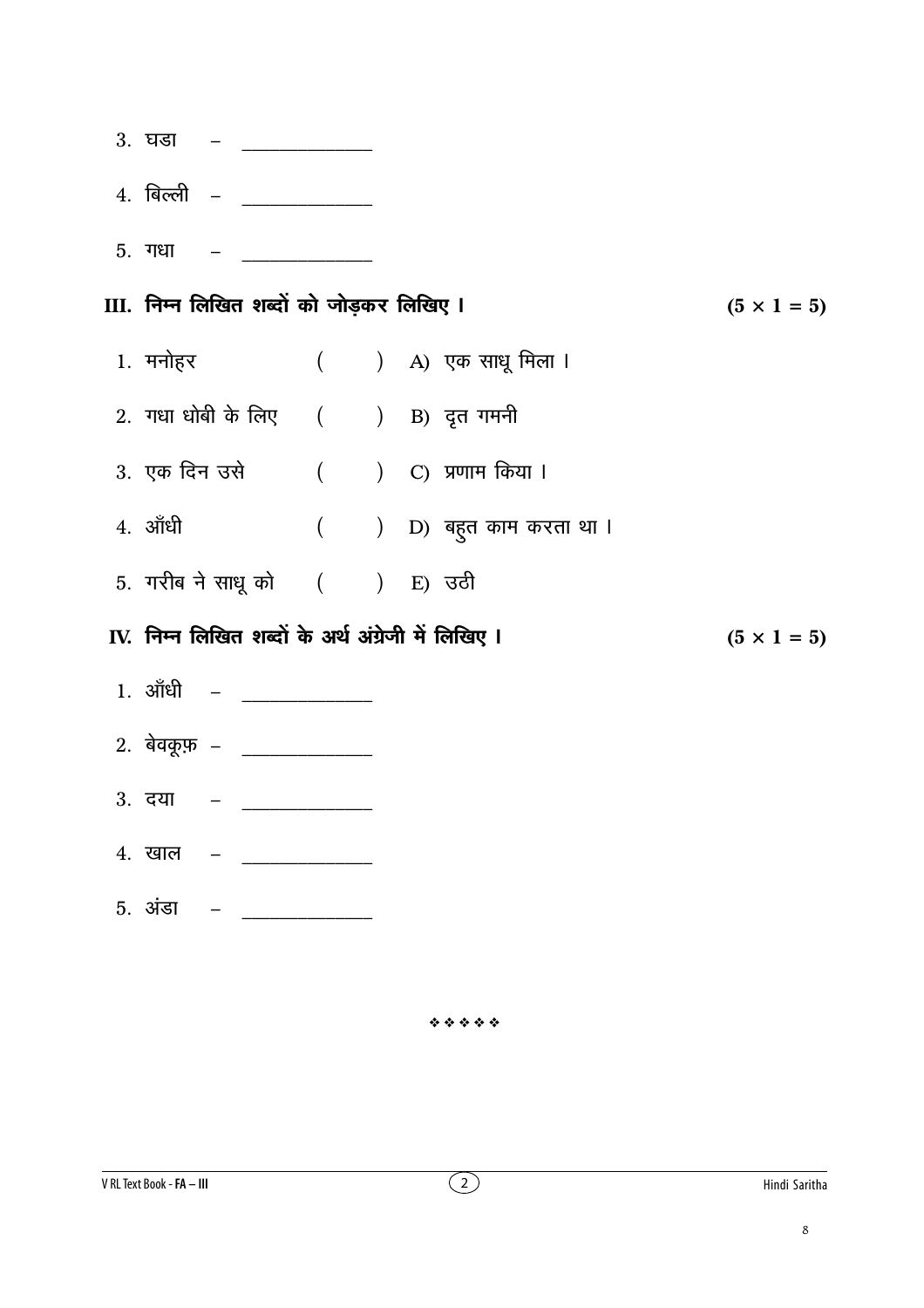| $C - 18$                          |                                                     | <b>FORMATIVE ASSESSMENT-IV</b>            |
|-----------------------------------|-----------------------------------------------------|-------------------------------------------|
|                                   | Hindi Saritha<br>Class: 5<br><b>Syllabus</b>        | <b>MARKS</b><br>25<br><b>Time: 1 Hour</b> |
| <b>Real Life</b><br>Text Book - 5 | पाठ: (९ से 11 तक)                                   | <b>School Stamp</b>                       |
|                                   | I. निम्न लिखित प्रश्नों के उत्तर दीजिए I            | $(5 \times 2 = 10)$                       |
|                                   | 1. बहन इस घर का कैसा नगीना है ?                     |                                           |
| ज.                                |                                                     |                                           |
|                                   | 2. यह त्योहार कब मनाया जाता है ?                    |                                           |
| ज.                                |                                                     |                                           |
|                                   | 3. श्रीकृष्ण ने किसका वध किया ?                     |                                           |
| ज.                                |                                                     |                                           |
|                                   | 4. गोपाल चार बजे से छः बजे तक क्या करता है ?        |                                           |
|                                   |                                                     |                                           |
| 5. गोपाल रोज कहाँ जाता है ?       |                                                     |                                           |
|                                   |                                                     |                                           |
|                                   | II. निम्न लिखित शब्दों के अर्थ अंग्रेजी में लिखिए I | $(5 \times 1 = 5)$                        |
| , 1. अनमोल = _______________      |                                                     |                                           |
|                                   |                                                     |                                           |
| V RL Text Book - FA - IV          | (1)                                                 | Hindi Saritha                             |